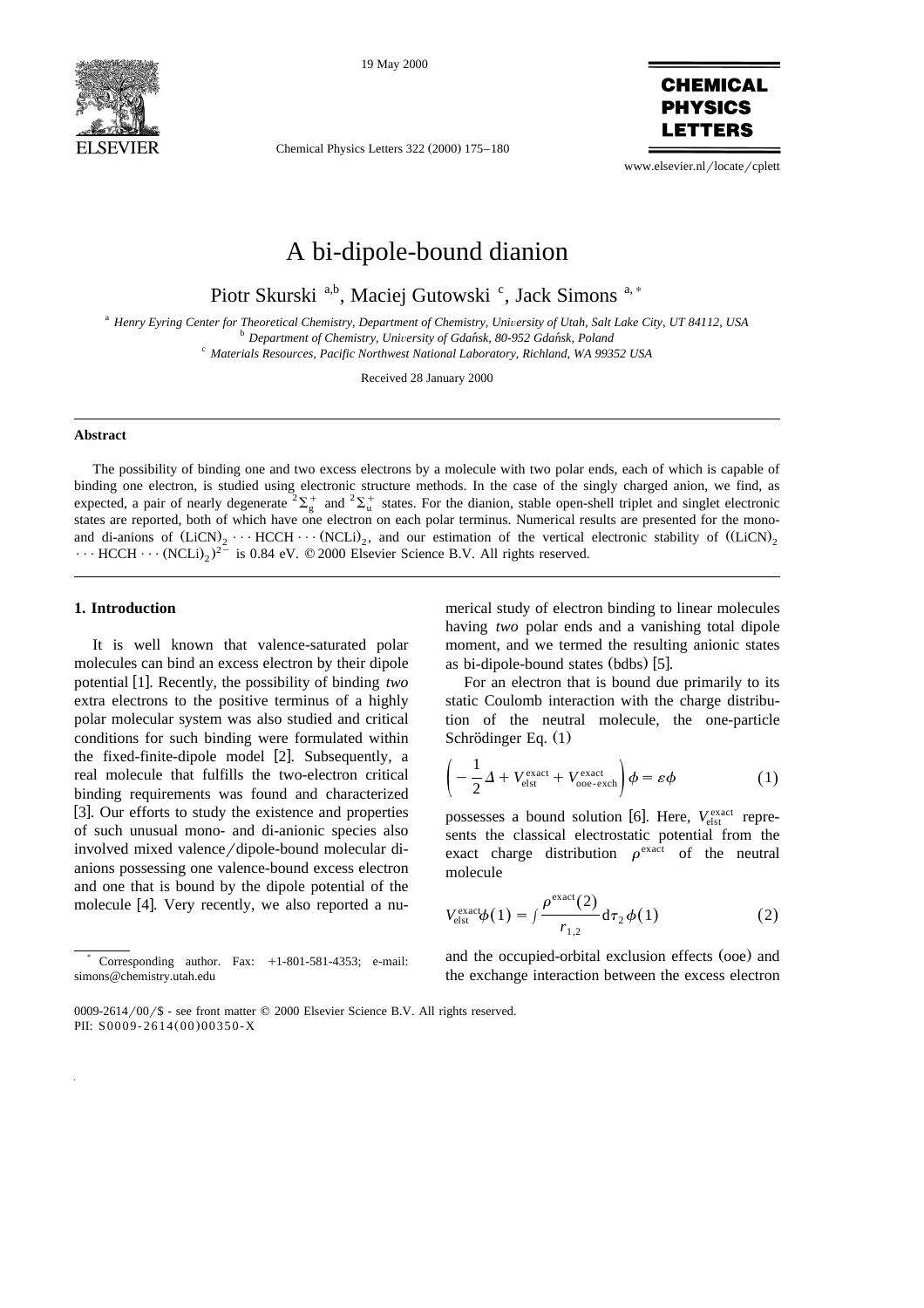and the other electrons are included in the  $V_{\text{ooe-exch}}^{\text{exact}}$ potential. Since, in practical calculations,  $V_{\text{elst}}^{\text{exact}}$  and  $V_{\text{ooe-exch}}^{exact}$  are not known, we often approximate Eq.  $(1)$  at the Hartree–Fock self-consistent field  $(SCF)$ level, with  $\rho^{\text{exact}}$  replaced by the SCF density for the neutral  $(\rho^{\text{HF}})$  and  $V_{\text{ooe-exch}}$  replaced by the SCF exchange operators  $K$  [7]. In this manner Eq. (1) becomes equivalent to the Koopmans' theorem (KT) description of the excess electron binding, with  $\varepsilon$ being equal to the energy of the virtual orbital  $\phi$ obtained in the SCF calculation for the neutral molecule [7].

The  $V_{\text{elst}}$  operator for a neutral molecule of  $D_{\infty h}$ symmetry with two polar ends separated by a distance *2L* may be approximated (especially at distances exterior to the charge density of the neutral system) by a sum of two dipole potentials having opposite orientations. With  $V_{\text{ooe-exch}}$  neglected and  $V_{\text{elst}}$  so approximated, Eq. (1) reduces to

$$
\left(-\frac{1}{2}\nabla^2 + V_1(+\mu, + L) + V_2(-\mu, -L)\right)\phi^{\text{bdbs}}\n= \varepsilon^{\text{bdbs}}\phi^{\text{bdbs}}\n\tag{3}
$$

where  $V_1$  and  $V_2$  describe the electron–dipole interactions. The solutions of Eq. (3) for large Ls are expected, by symmetry, to be of the form

$$
\phi_{\pm}^{\text{bdbs}} \approx \frac{1}{\sqrt{2}} \left( \chi_1 \pm \chi_2 \right) \tag{4}
$$

$$
\varepsilon_{\pm}^{\text{bdbs}} \approx e \pm H_{12} \tag{5}
$$

where  $\chi$  and *e* are the eigenfunctions and energies of the one-particle Schrödinger equation for the dipole-bound anion

$$
\left(-\frac{1}{2}\nabla^2 - \frac{\mu\cos\theta}{r^2}\right)\chi = e\chi\tag{6}
$$

with  $\chi_1$  centered at *L* and  $\chi_2$  at  $-L$ . The + and  $$ solutions in Eq. (4) describe  $\sigma_{\rm g}$  and  $\sigma_{\rm u}$  orbitals, respectively. The term  $H_{12}$ 

$$
H_{12} = \left\langle \chi_1 \middle| -\frac{1}{2} \nabla^2 + V_1(+\mu, + L) + V_2(-\mu, -L) \middle| \chi_2 \right\rangle \tag{7}
$$

which relates to the through-bond coupling of the two dipole-bound orbitals, approaches zero as  $L \rightarrow \infty$ , but produces a non-vanishing  $\varepsilon_{+}^{\text{bdbs}} - \varepsilon_{-}^{\text{bdbs}}$  energy splitting for finite *L*s. Knowledge of these couplings, even for small van der Waals complexes such as we

have examined, is important because of the role such interactions play in many biological electron and excitation transfer processes. On the basis of ab initio calculations, we recently reported the strength of these couplings for the monoanions of  $(HCN)$ .  $\cdots$  HC  $\equiv$  CH  $\cdots$  (NCH)<sub>n</sub> (where *n* = 2–4) [5]; in the present contribution we extend this study to a system in which the electrons are more tightly bound.

Our ab initio study on linear  $(HCN)_n \cdots HC$ CH  $\cdots$  (NCH)<sub>n</sub>  $(n = 1-4)$  showed that such molecules support two electronically stable anionic states of  ${}^{2}\Sigma_{g}^{+}$  and  ${}^{2}\Sigma_{u}^{+}$  symmetry, for  $n > 1$  [5]. These states are nearly degenerate (the coupling  $H_{12}$  is less than 5 cm<sup>-1</sup>) even for the shortest  $(n = 2)$ stable monoanion. Therefore, we concluded that the through-bond coupling of the two dipole-bound orbitals is very small in the  $(HCN)_n$  $\cdots$  HCCH  $\cdots$  (NCH)<sub>n</sub> species. The electron binding energy  $(E)$  for the corresponding monoanions depends both on the polarity of the  $(HCN)$ <sub>n</sub> group and the spacing between the groups, which relates to the dipole–dipole repulsion. In particular, our vertical electron attachment energies calculated at the MP2 level for the *u* states were 197, 637, and 982 cm<sup>-1</sup>, for  $n = 2$ , 3 and 4, respectively [5].

In the present contribution, we study the possibility of binding *two* excess electrons to a system possessing two more strongly polar ends. Our preliminary search undertaken for  $(HCN)$ <sub>n</sub>  $\cdots$  HCCH  $\cdots$  (NCH)<sub>n</sub> suggested that stronger dipoles are required to bind *two* electrons for chemically achievable system lengths (n) [5]. Therefore, we decided to replace  $(HCN)$ <sub>n</sub> with  $(LicN)$ <sub>n</sub> because: (i) it is known that LiCN and  $(LiCN)$  are very polar and possess large dipole moments  $(9.4)$ and 21.2 D, respectively  $[4]$ ; and  $(ii)$  we have experience studying electron binding to these species [4,8]. Hence, we focused our studies on  $(LicN)_n$  $\cdots$  HCCH  $\cdots$  (NCLi)<sub>n</sub> ( $n = 1,2$ ), and we investigated the stabilities of the corresponding dianions.

## **2. Computational methods**

The equilibrium geometries of the neutral and anionic species for  $n = 1$  and 2 were optimized and their harmonic vibrational frequencies were calculated at the second-order Møller–Plesset (MP2) per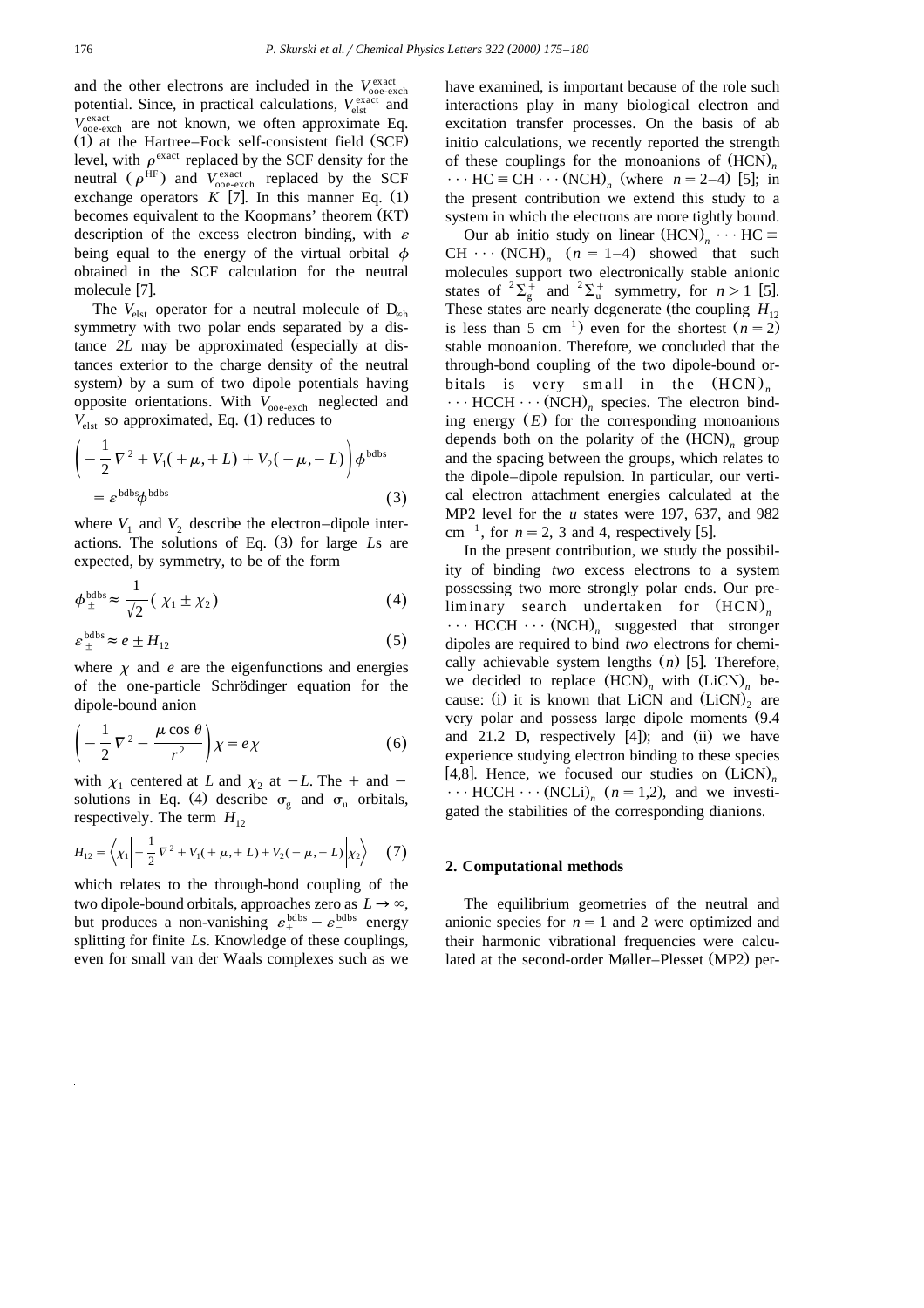turbation theory level. In all calculations, the values of  $\langle S^2 \rangle$  never exceeded 2.0003 for triplets, and 0.7502 for doublet states, respectively, so we are confident that spin-contamination effects are not serious. The electronic stabilities of the anions in their ground states were calculated using a supermolecular approach (i.e., by subtracting the energies of the anion from those of the neutral). Since the largest system studied contains 14 heavy atoms (which involves almost 400 contracted basis functions), we had to limit the level of our calculations to the MP4 level. In order to study open-shell singlet states of the dianions, we employed the complete active space SCF (CASSCF) method  $[9-12]$  with the active space limited to two orbitals  $(\sigma_{\varphi}, \sigma_{\varphi})$ , and we then computed the second-order electron correlation correction (i.e., the CAS-PT2 energy)  $[13]$ .

All calculations were performed with the GAUSS-IAN 98 program  $[14]$ , on 500 MHz dual processor Intel Pentium III computers and on an SGI Origin2000 numerical server. The three-dimensional plots of molecular orbitals were generated with the MOLDEN program  $[15]$ .

The choice of the atomic orbital basis sets used to describe the neutral molecule and the excess bound electrons is very important for reproducing the correct value of the electron binding energy. The basis sets must be flexible enough to describe the static charge distribution of the neutral molecular host, and to allow for polarization and dispersion stabilization of the anions upon electron attachment. For these purposes, we used the aug-cc-pVDZ  $[16]$  basis set supplemented with additional diffuse functions. The addition of extra diffuse functions having very low exponents was necessary especially in order to describe properly the dianion's pair of excess electrons. In particular, we supplemented the aug-cc-pVDZ basis set with extra even-tempered  $[17]$  three-term s and three-term p sets of diffuse functions centered on all Li atoms. The extra diffuse s and p functions do not share exponent values and the geometric progression ratio was equal to  $3.2$  [18], and we started to build up the exponents from the lowest s and p exponents included in the aug-cc-pVDZ basis set designed for lithium. As a consequence, we achieved lowest exponents of  $2.6367188 \times 10^{-5}$  and  $1.7669678\times10^{-5}$  a.u. for s and p symmetry, respectively. In order to check if our calculated binding

energies can be improved by using an even better basis set, we replaced the aug-cc-pVDZ basis with an aug-cc-pVTZ  $[16]$  basis and we calculated the vertical stabilities of the dianion at the SCF level (the triple-zeta basis set involves almost 750 basis functions). We found that the electron binding energy of the dianion increases only by 0.03 eV so we are confident that the aug-cc-pVDZ basis that we originally use to describe the neutral core is good enough to reproduce correct binding energies.

## **3. Results**

## *3.1. Electrostatic estimations*

A first-order electrostatic argument suggests that a dianion, with its two centers of excess charge spatially separated by a distance  $r$ , may be electronically stable if the Coulomb repulsion  $e^2/r$  between the two extra electrons is smaller than the electron binding energy for the monoanion. For the  $LiCN \cdots HCCH \cdots NCL$  species the equilibrium distance *r* between the terminal Li atoms is 14.285  $\AA$  and hence the  $e^2/r$  repulsion is 1.01 eV whereas the KT electron binding energy for the  $(LicN \cdots$  $HCCH \cdots NCLi$  is only 0.58 eV and even for the LiCN<sup>-</sup> anion the  $E<sup>KT</sup>$  is only 0.66 eV. We therefore conclude that the  $(LicN \cdots HCCH \cdots NCLi)^{2-}$ doubly charged system is unlikely to be electronically stable.

In order to reduce the  $e^2/r$  repulsion and also increase the electron binding energy of the terminal polar group we switched to  $(LicN)_2 \cdots HCCH \cdots$ (NCLi)<sub>2</sub>, for which the  $e^2/r$  repulsion is 0.59 eV (the equilibrium distance between terminal Li atoms in the neutral molecule  $r = 24.614$  Å) whereas the electron binding energy for  $((LiCN)_2 \cdots HCCH \cdots)$  $(NCLi)_{2})$ <sup>-</sup> calculated at the Koopmans' level is 1.217 eV. We conclude that the resulting  $(LicN)$ ,  $\cdots$  HCCH  $\cdots$  (NCLi)<sub>2</sub>)<sup>2-</sup> dianion should be electronically stable and its KT binding energy should be ca. 0.6 eV.

## 3.2. MP2 equilibrium geometries of neutral (LiCN),  $\cdots$  *HCCH*  $\cdots$  (*NCLi*), and its mono- and di-anion

The  $D_{\alpha h}$  symmetry minima on the MP2 potential energy surface of the neutral, mono- and dianionic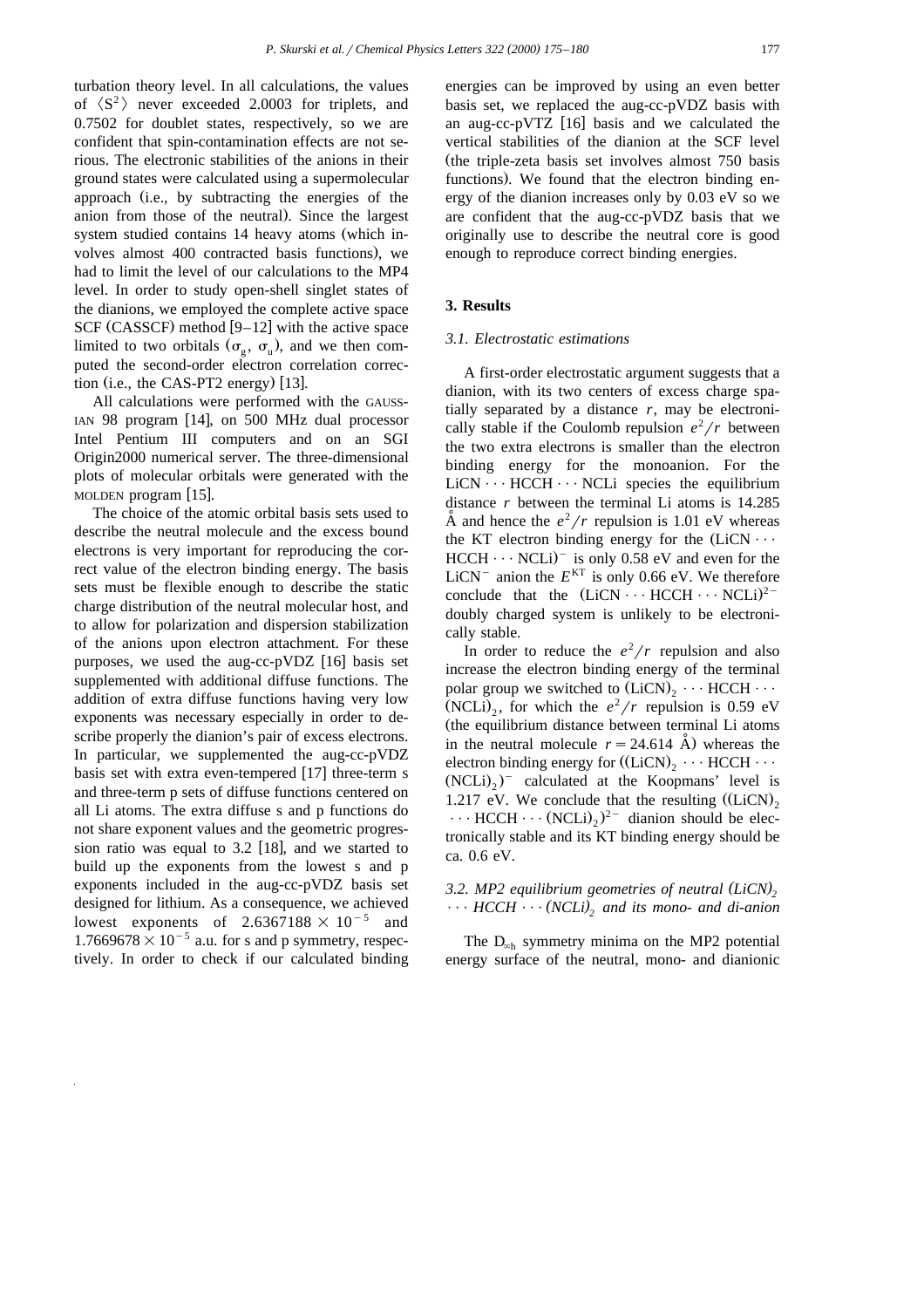Table 1

MP2 equilibrium geometries for the neutral  $({}^{1}\Sigma_{g}^{+})$ , monoanion  $({}^2\Sigma_g^+ \, / {}^2\Sigma_u^+)$  and dianion  $({}^3\Sigma_u^+)$  of  $(Li\tilde{CN})_2 \cdots HC =$  $CH^{\sim}(\overline{\text{NCLi}})$  at their  $D_{\text{sub}}$  minima<sup>a</sup> (distances in  $\hat{\hat{A}}$ )

| ັ້<br>$(1.62)$ at their $B_{\infty h}$ imminite (distances in 11) |                               |           |         |  |  |
|-------------------------------------------------------------------|-------------------------------|-----------|---------|--|--|
| Parameter                                                         | $\Sigma_{\rm g}^+$<br>neutral | monoanion | dianion |  |  |
| r(CC)                                                             | 1.236                         | 1.236     | 1.237   |  |  |
| $r$ (CH)                                                          | 1.084                         | 1.085     | 1.085   |  |  |
| $l_1$                                                             | 2.252                         | 2.263     | 2.316   |  |  |
| k <sub>1</sub>                                                    | 1.197                         | 1.198     | 1.198   |  |  |
| m <sub>1</sub>                                                    | 1.991                         | 2.006     | 2.026   |  |  |
| l <sub>2</sub>                                                    | 1.986                         | 1.966     | 1.953   |  |  |
| k <sub>2</sub>                                                    | 1.190                         | 1.192     | 1.194   |  |  |
| m <sub>2</sub>                                                    | 1.988                         | 2.036     | 2.106   |  |  |

<sup>a</sup>For the definition of the parameters, see Fig. 1.

molecules are characterized in Table 1 and the geometric parameters are defined in Fig. 1.

Our calculations indicate that an attachment of the first and second electrons leads to only marginal changes in the neutral acetylene spacer (the differences in bond lengths are as small as  $0.001$  A, see Table 1). This is also the case for the intramonomer C=N bonds (parameters  $k_1$  and  $k_2$ ) for which the changes are less than  $0.002$  A. However, the Li–C bond lengths are increased by attachment of the first and second electron. In particular, the value of  $m<sub>2</sub>$ increases by  $0.12 \text{ Å}$  from the neutral to the dianion.

$$
\begin{array}{c}\nC \\
C \\
C\n\end{array}\n\begin{array}{c}\nr(C) \\
r(C)\n\end{array}\n\begin{array}{c}\nr(C) \\
I_1 \\
\vdots \\
N\n\end{array}\n\begin{array}{c}\nI_1 \\
k_1 \\
\vdots \\
k_n\n\end{array}\n\end{array}
$$

Fig. 1. Schematic structure of  $(LicN)$ ,  $\cdots$  HCCH $\cdots$  (NCLi), and the definition of the geometrical parameters used in this work (only half of the molecule is shown since the system possesses  $D_{\infty h}$ symmetry).

There are also some distortions of the intermolecular bonds between LiCN monomers as  $l_1$  increases by 0.06 and  $l_2$  decreases by 0.03  $\AA$  upon attachment of two electrons. Taking all the geometrical changes that occur during the attachment of excess electrons into account, we find that the dianion is longer than the neutral system by  $0.38 \text{ Å}$ . This is likely related to reducing the Coulomb  $e^2/r$  repulsion between two extra negative charges that are localized at the ends of the molecule.

# *3.3. Electron binding energies for mono- and di-anion of*  $(LiCN)$   $\cdots$  *HCCH*  $\cdots$  (*NCLi*)<sub>2</sub>

There are two electronically bound  ${}^{2}\Sigma_{g}^{+}$  and  ${}^{2}\Sigma_{u}^{+}$ *anionic* states of  $(LicN)_2 \cdots HCCH \cdots (NCLi)_2$ . In Table 2 we report electron binding energies for the *u* state only as the energy difference between these two anionic states is 4 cm<sup>-1</sup> which is similar to the 5 cm<sup>-1</sup> found for  $((HCN)$ ,  $\cdots$  HCCH  $\cdots$  $(HCN)_{2}$ <sup>-</sup> [5]. The electron binding energy is dominated by the Koopmans' contribution which takes into account the electrostatic and exchange interactions of the excess electron with the SCF charge distribution of the neutral molecule. The values of this term are 1.217, 1.255, and 1.308 eV for the equilibrium geometries of the neutral, monoanion, and dianion, respectively. The effect of orbital relaxation, which is given by the difference between  $E^{\text{SCF}}$ and *E*KT and which describes polarization of the

Table 2

Vertical electron binding energies  $E$  (in eV) for the monoanion of  $(LicN)$ ,  $\cdots$  HC = CH  $\cdots$  (NCLi), at the equilibrium D<sub>∞h</sub> geometries of the neutral, anionic and dianionic systems<sup>a</sup>

|                  | $D_{\infty h}$ | $D_{\infty h}$ | $D_{\infty h}$ |  |  |
|------------------|----------------|----------------|----------------|--|--|
|                  | geometry       | geometry       | geometry       |  |  |
|                  | of the         | of the         | of the         |  |  |
|                  | neutral        | monoanion      | dianion        |  |  |
| $E^{\rm KT}$     | 1.217          | 1.255          | 1.308          |  |  |
| $E^{\rm SCF}$    | 1.259          | 1.297          | 1.350          |  |  |
| $E^{\text{MP2}}$ | 1.266          | 1.301          | 1.350          |  |  |
| $E^{\text{MP3}}$ | 1.293          | 1.329          | 1.379          |  |  |
| $E^{\rm MP4}$    | 1.303          | 1.337          | 1.386          |  |  |
|                  |                |                |                |  |  |

<sup>a</sup>All results obtained with the aug-cc-pVDZ basis set augmented with the 3s3p diffuse set centered at all Li atoms.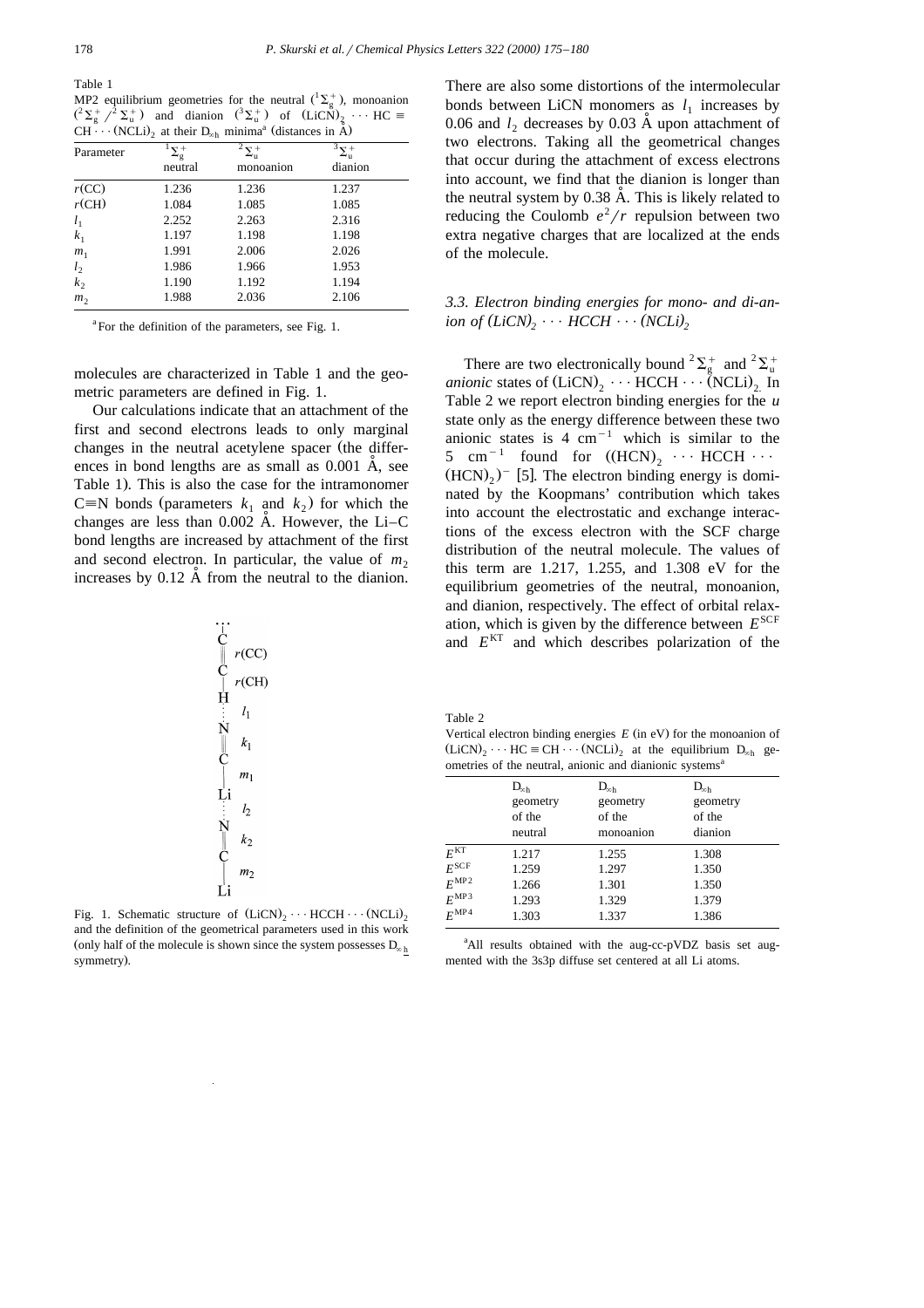neutral molecule by the excess electron, is very small and amounts to 0.042 eV for the geometry of the monoanion. The MP2 electron binding energy includes electron correlation effects that are found to be relatively unimportant in the case of the monoanion, as indicated by the small MP2 contributions to the total binding energy  $(0.001-0.007 \text{ eV})$ . Higher order corrections calculated at the MP3 and MP4 levels are also small and lead to our final estimation of the first  $({}^2\Sigma_u^+)$  electron binding energy 1.337 and 1.303 eV, at the anion and neutral geometries, respectively.

The electrostatic estimation from Section 3.1 is validated in Table 3, where the vertical electron binding energies for the *dianion* of  $(LicN)$ ,  $\cdots$ HCCH  $\cdots$  (NCLi)<sub>2</sub> are presented. The ground <sup>3</sup> $\Sigma_{\rm u}^{+}$ electronic state of  $(LicN)_2 \cdots HCCH \cdots$  $(NCLi)_2$ <sup>2-</sup> is dominated by the  $\sigma_g^1 \sigma_u^1$  configuration, with the  $\sigma_{\rm g}$  and  $\sigma_{\rm n}$  molecular orbitals localized primarily outside the molecular framework (see Fig. 2 where the singly occupied  $\sigma_g$  and  $\sigma_u$  orbitals of the  ${}^3\Sigma_u^+$  state are depicted). The  ${}^1\Sigma_g^+$  state of  $((LiCN)<sub>2</sub> \cdots HCCH \cdots (NCLi)<sub>2</sub>)<sup>2-</sup>$  is dominated by the  $\sigma_{\rm g}^2$  and  $\sigma_{\rm u}^2$  configurations. The CAS-PT2 electron binding energy for the singlet state is higher by only 0.06 meV than the MP2 electron binding energy of the triplet state. Therefore, in Table 3, the electron binding energies are reported for the  ${}^{3}\Sigma_{u}^{+}$ state only.

The vertical electron binding energy for the dianion at its equilibrium geometry calculated at the SCF level is 0.921 eV. The inclusion of electron correla-

Table 3

Vertical electron binding energies *E* (in eV) for the ground  ${}^{3}\Sigma_{n}^{+}$ electronic state of the  $((LiCN)_2 \cdots HC \equiv CH \cdots (NCLi)_2)^2$  dianion at the equilibrium  $D_{\infty h}$  geometries of the neutral, anionic and dianionic systems<sup>a</sup>

|                  | $D_{\infty h}$ | $D_{\infty h}$ | $D_{\infty h}$ |  |  |
|------------------|----------------|----------------|----------------|--|--|
|                  | geometry       | geometry       | geometry       |  |  |
|                  | of the         | of the         | of the         |  |  |
|                  | neutral        | monoanion      | dianion        |  |  |
| $E^{\rm SCF}$    | 0.823          | 0.863          | 0.921          |  |  |
| $E^{\text{MP2}}$ | 0.732          | 0.769          | 0.824          |  |  |
| $E^{\text{MP}3}$ | 0.778          | 0.815          | 0.870          |  |  |
| $E^{\text{MP4}}$ | 0.753          | 0.789          | 0.843          |  |  |
|                  |                |                |                |  |  |

<sup>a</sup>All results obtained with the aug-cc-pVDZ basis set augmented with the 3s3p diffuse set centered at all Li atoms.



Fig. 2. Singly occupied  $\sigma_{\rm g}$  and  $\sigma_{\rm u}$  molecular orbitals in the ground  ${}^{3}\Sigma_{\mathrm{u}}^{+}$  state of the dianion of  $(LiCN)_{2}$  $\cdots$  HCCH  $\cdots$  (NCLi)<sub>2</sub>.

tion effects at the MP2 level decreases the dianion's stability to  $0.824$  eV (see Table 3). The contributions from third and fourth order MP corrections are relatively unimportant and our MP4 estimation of the  $(second)$  vertical detachment energy is  $0.843$  eV. The dianion remains electronically stable at the equilibrium geometry of its monoanionic daughter (by  $0.789$  eV) and neutral granddaughter (by  $0.753$  eV).

## **4. Summary**

Linear molecules with two polar ends may form dianions with one electron localized on each polar terminus. A simple electrostatic model can be used to estimate the electronic stability of the dianion on the basis of the effective separation between the two excess charges and the electronic stability of the monoanion.

We presented numerical results for the mono- and di-anion of  $(LicN)_2 \cdots HCCH \cdots (NCLi)_2$ . The equilibrium geometries and electron binding energies were determined at the MP2 and MP4 level of theory, respectively, and extended one-electron basis sets were used to describe diffuse charge distributions of excess electrons.

The nearly degenerate  ${}^{2}\Sigma_{g}^{+}$  and  ${}^{2}\Sigma_{u}^{+}$  states of the monoanion are bound by  $1.\overline{3}$  eV with respect to the neutral molecule. The nearly degenerate  ${}^{1}\Sigma_{g}^{+}$  and  ${}^{3}\Sigma^{+}$  extends of the dignity are hound by 0.8  ${}^{5}$   $\overline{N}$  with  $\Sigma_u^+$  states of the dianion are bound by 0.8 eV with respect to the monoanion. It is our desire to nurture interest in these novel anions within the theoretical and experimental communities.